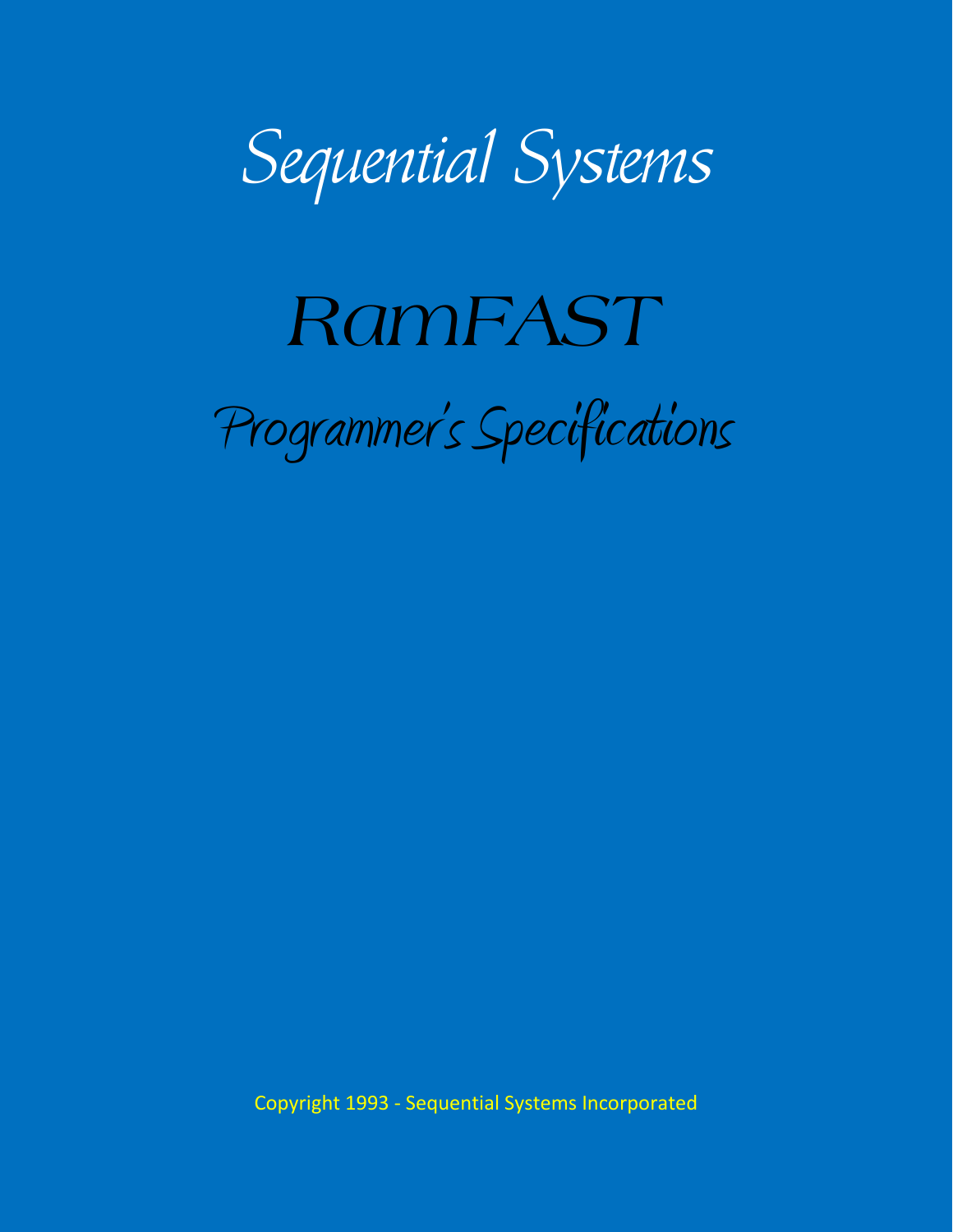*RamFAST Programmer's Specifications* 

Copyright 1993, Sequential Systems Incorporated

#### Disclaimer

*Sequential Systems Incorporated makes no warranties, guarantees, or other sureties regarding the use, validity, or completeness of this document, or the correctness of the same source code also contained herein. This document is provided solely in the hopes that it will help third parties to develop software and new device drivers for the RamFAST SCSI Interface card. Sequential systems cannot give free technical support to everyone who might be interested in writing code to utilize the RamFAST. The proper place to ask questions about this document is on the following online services. Do NOT call Sequential's technical support hotline.* 

Note: These calls are only valid for V3.xx roms.

## **SmartPort Commands**

The majority of this document explains the various SmartPort commands that the RamFAST firmware implements. There are the required commands (STATUS, READBLOCK, WRITEBLOCK, FORMAT, and CONTROL) as well as a number of 'extended' commands (INIT, OPEN/REWIND, CLOSE, READ, and WRITE). The required commands operate according to the description of the basic SmartPort calls in the Apple IIGS Firmware Reference Manual, but are also described below for convenience. The extended calls offer low-level control of SCSI devices on the bus, allowing the caller to send actual SCSI commands to a device.

These commands are made in the same way SmartPort calls are normally made (as per the IIGS Firmware Reference). However, for those programming solely for the IIGS's 16-bit programming environment, this method is difficult to use because SmartPort calls must be made from emulation mode in bank 0. There is a way to send SmartPort calls directly to the RamFAST from GS/OS without entering native mode; see the sample source code file "rfscsi.asm". **STATUS** 

The Status call returns status information about a specific device or a summary of information concerning the devices connected to the RamFAST/SCSI. On return from a Status call, the X and Y registers contain a count of the number of bytes transferred to the host. X contains the low byte of the count and Y contains the high byte of the count.

CMDNUM \$00 CMDLIST Parameter count SCSI unit number Status list pointer (low byte) Status list pointer (high byte) Status code Page count (Code = \$04 only) RamFAST address (low byte) " RamFAST address (middle byte) "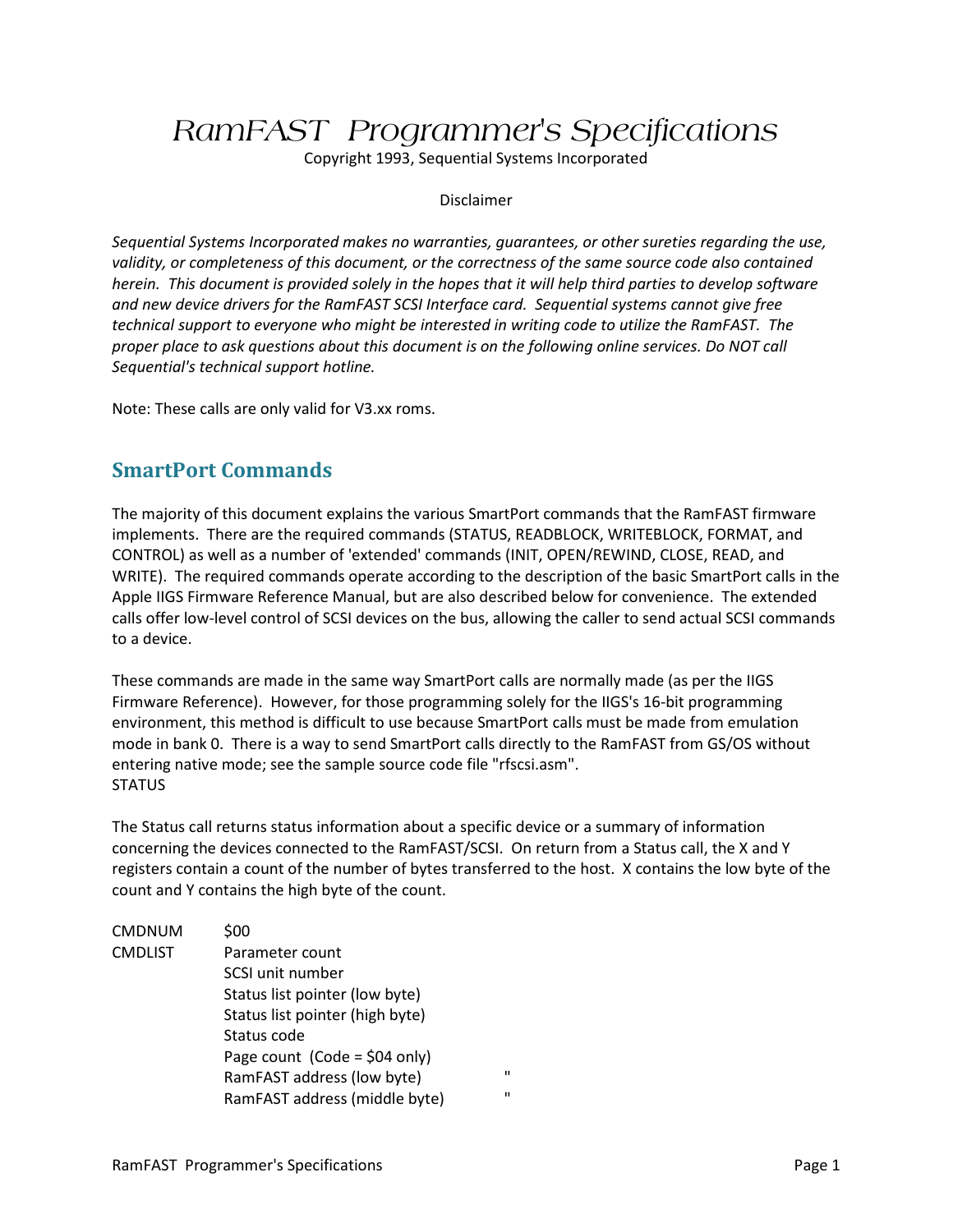RamFAST address (high byte) "

#### Required Parameters

| Parameter count     | Byte value = $$03$ (We ignore this :) )                 |
|---------------------|---------------------------------------------------------|
| Scsi unit number    | Byte value in the range \$80 to \$87 (SCSI ID $0 - 7$ ) |
| Status list pointer | Word pointer to the buffer to receive the status list   |
| Status code         | Byte value in the range \$00 - \$FF                     |
| Page count          | Byte value in the range \$01 - \$7F                     |

#### Status code Status returned

- \$00 Returns a summary of the devices controlled by the RamFAST
- \$01 Returns the current RamFAST configuration data
- \$02 Returns a summary of current/pending background operations
- \$03 Returns the RamFAST's most recent sense data (after an error) If the Scsi unit is a tape drive then the sense data obtained before the last REWIND command is returned.
- \$04 Returns a specified portion of the RamFAST's memory space, pointed to by the "RamFAST Address" field.
- \$05 Returns a compressed partition map of the specified device
- \$06 Returns a compressed volume/partition map of active partitions
- \$07 Returns device info portion of compressed volume/partition map
- \$08 Returns RamFAST.System regardless of RomDISK status
- \$09 Returns RamFAST.Driver regardless of RomDISK status

#### $Code = $00$

STSLST \$100 Device Summary Block (see Appendix A for detailed info)

#### $Code = $01$

STSLST \$100 RamFAST Configuration Block (see Appendix B for detailed info)

#### $Code = $02$

STSLST Status byte (see below) Blocks copied (low byte) Blocks copied (middle byte) Blocks copied (high byte) Blocks pending (low byte) Blocks pending (middle byte) Blocks pending (high byte) Error count (low byte) Error count (high byte)

#### Status byte definition:

| ACT<br>$\cdot$ $\cdot$ | <b>FIN</b><br>. |  |  |  |
|------------------------|-----------------|--|--|--|

ACT - Background operations are currently in progress

FIN - All pending background operations have been completed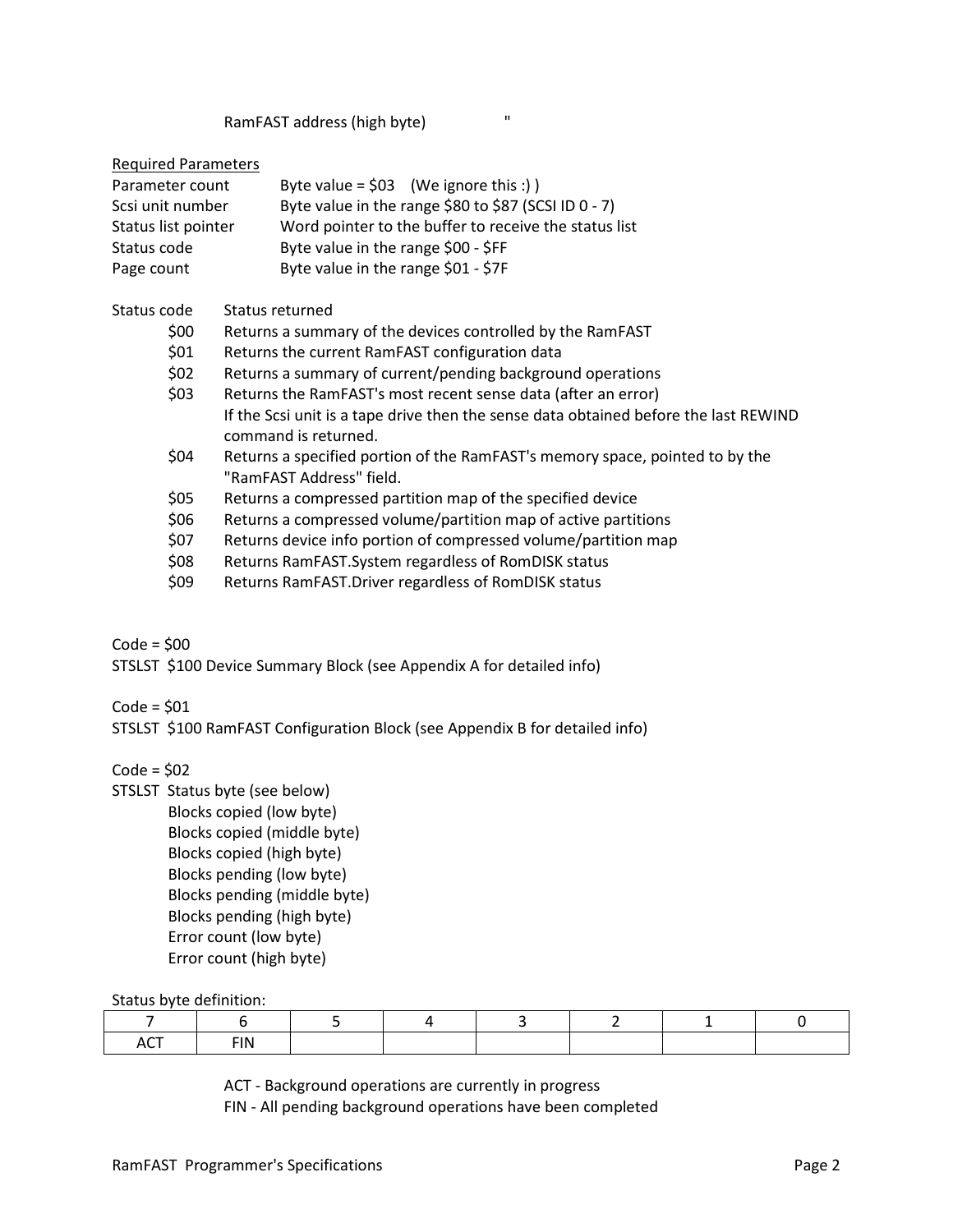$Code = $03$ STSLST Device specific sense data (up to \$30 bytes in length)  $Code = $04$ STSLST \$100-\$10000 bytes of memory from the RamFAST's internal memory  $Code = $05$ STSLST \$200 Compressed Volume/Partition Map (see Appendix C. for detailed info)  $Code = $06$ STSLST \$200 Compressed Volume/Partition Map (see Appendix C. for detailed info)  $Code = $07$ STSLST \$80 Device Information Block (see Appendix D. for detailed info)  $Code = $08$ STSLST RamFAST/SCSI Utility Program (Allow at least 14k)

 $Code = $09$ STSLST RamFAST/SCSI GS/OS Driver (Allow at least 2k)

#### **READBLOCK**

The Read call reads one 512-byte block from the block device specified by the SCSI unit number passed in the parameter list. The specified device must already be Open. The block is read into memory starting at the adress specified by the data buffer pointer passed in the parameter list.

| <b>CMDNUM</b>              | \$01 |                                                          |  |  |
|----------------------------|------|----------------------------------------------------------|--|--|
| <b>CMDLST</b>              |      | Parameter count                                          |  |  |
|                            |      | SCSI unit number                                         |  |  |
|                            |      | Data buffer pointer (low byte)                           |  |  |
|                            |      | Data buffer pointer (high byte)                          |  |  |
|                            |      | Block number (low byte)                                  |  |  |
|                            |      | Block number (middle byte)                               |  |  |
|                            |      | Block number (high byte)                                 |  |  |
| <b>Required Parameters</b> |      |                                                          |  |  |
| Parameter count            |      | Byte value = $$03$ (We ignore this :))                   |  |  |
| Scsi unit number           |      | Byte value in the range \$80 to \$87 (SCSI ID $0 - 7$ )  |  |  |
| Data buffer pointer        |      | Word pointer to the buffer to receive the data           |  |  |
| <b>Block number</b>        |      | 3-byte value is the physical address of block to be read |  |  |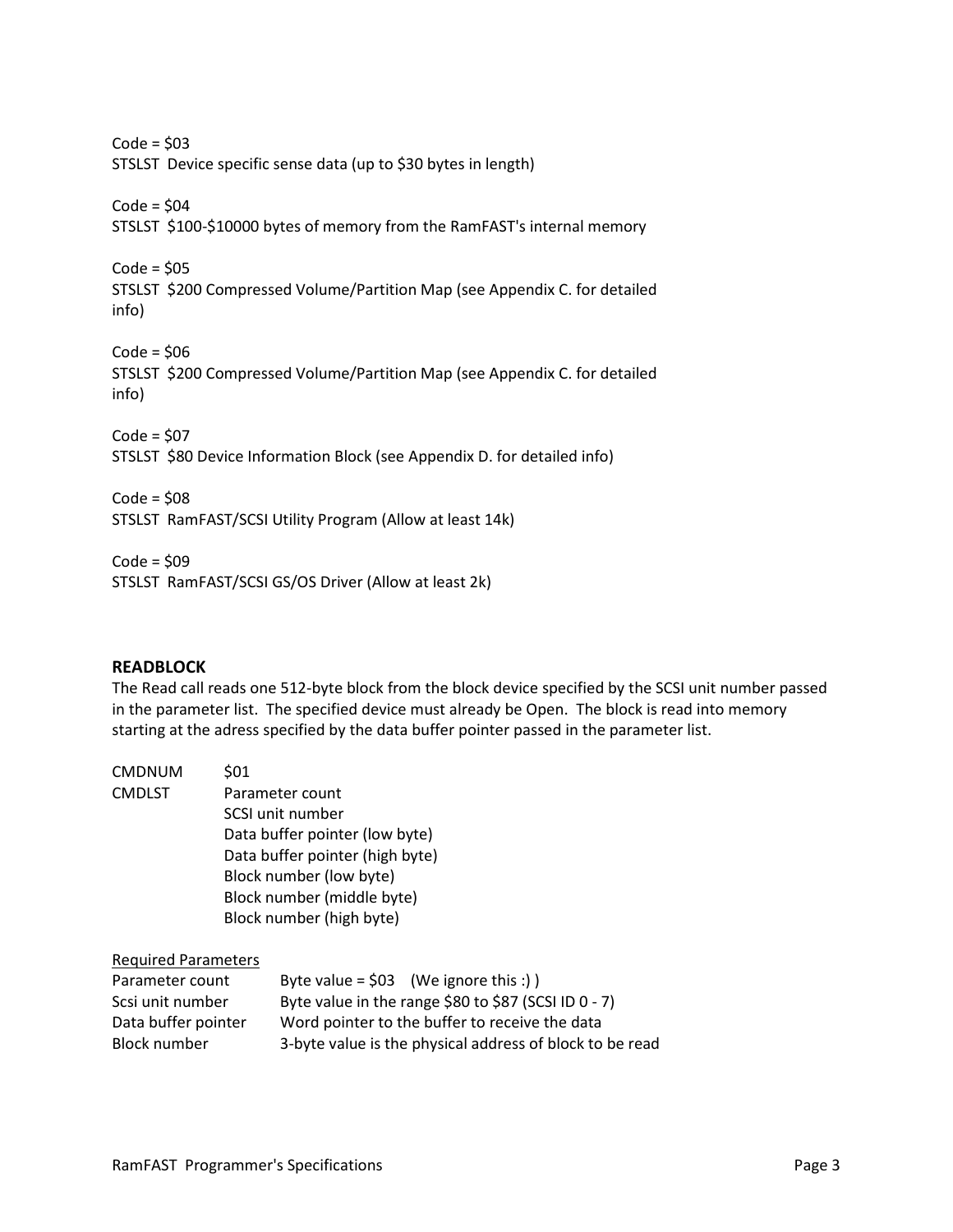#### **WRITEBLOCK**

The write call Writes one 512-byte block to the block device specified by the SCSI unit number passed in the parameter list. The specified device must already be Open. The block is read from memory starting at the adress specified by the data buffer pointer passed in the parameter list.

| <b>CMDNUM</b>              | \$02                                                    |  |  |
|----------------------------|---------------------------------------------------------|--|--|
| <b>CMDLST</b>              | Parameter count                                         |  |  |
|                            | Scsi unit number                                        |  |  |
|                            | Data buffer pointer (low byte)                          |  |  |
|                            | Data buffer pointer (high byte)                         |  |  |
|                            | Block number (low byte)                                 |  |  |
|                            | Block number (middle byte)                              |  |  |
|                            | Block number (high byte)                                |  |  |
| <b>Required Parameters</b> |                                                         |  |  |
| Parameter count            | Byte value = $$03$ (We ignore this :) )                 |  |  |
| Scsi unit number           | Byte value in the range \$80 to \$87 (SCSI ID $0 - 7$ ) |  |  |
| Data buffer pointer        | Word pointer to the buffer containing the data          |  |  |
| <b>Block number</b>        | 3-byte value is the physical address of block to write  |  |  |

#### **FORMAT**

The Format command is used to perform a low-level format of the block device specified by the SCSI unit number passed in the parameter list. The call optionally returns a compressed volume/partition map of the default partitions that have been created.

| <b>CMDNUM</b>              | \$03                                                             |  |
|----------------------------|------------------------------------------------------------------|--|
| <b>CMDLST</b>              | Parameter count                                                  |  |
|                            | Scsi unit number                                                 |  |
|                            | Buffer pointer (low byte)                                        |  |
|                            | Buffer pointer (high byte)                                       |  |
|                            | Interleave                                                       |  |
|                            | Format code                                                      |  |
| <b>Required Parameters</b> |                                                                  |  |
| Parameter count            | Byte value = $$03$ (We ignore this :))                           |  |
| SCSI unit number           | Byte value in the range \$80 to \$87 (SCSI ID $0 - 7$ )          |  |
| Buffer pointer             | Word pointer to buffer for Compressed Partition Map              |  |
| Interleave                 | Byte value in the range \$00 - \$FF                              |  |
| Format code                | Byte value in the range \$00 - \$FF                              |  |
| Format code                | Function                                                         |  |
| \$00                       | No-frills, plain-jane SCSI format                                |  |
| \$01                       | Special format command for the Sider D4 and D4T drives           |  |
| \$02                       | Special format command for the Sider D2 drives                   |  |
| \$03                       | Special format command for the old Sider and Sider 2 drives      |  |
| \$04                       | SASI tape format command (uses the ERASE UNIT command)           |  |
| \$05                       | Semi-normal SCSI format that frees the blocks in the defect list |  |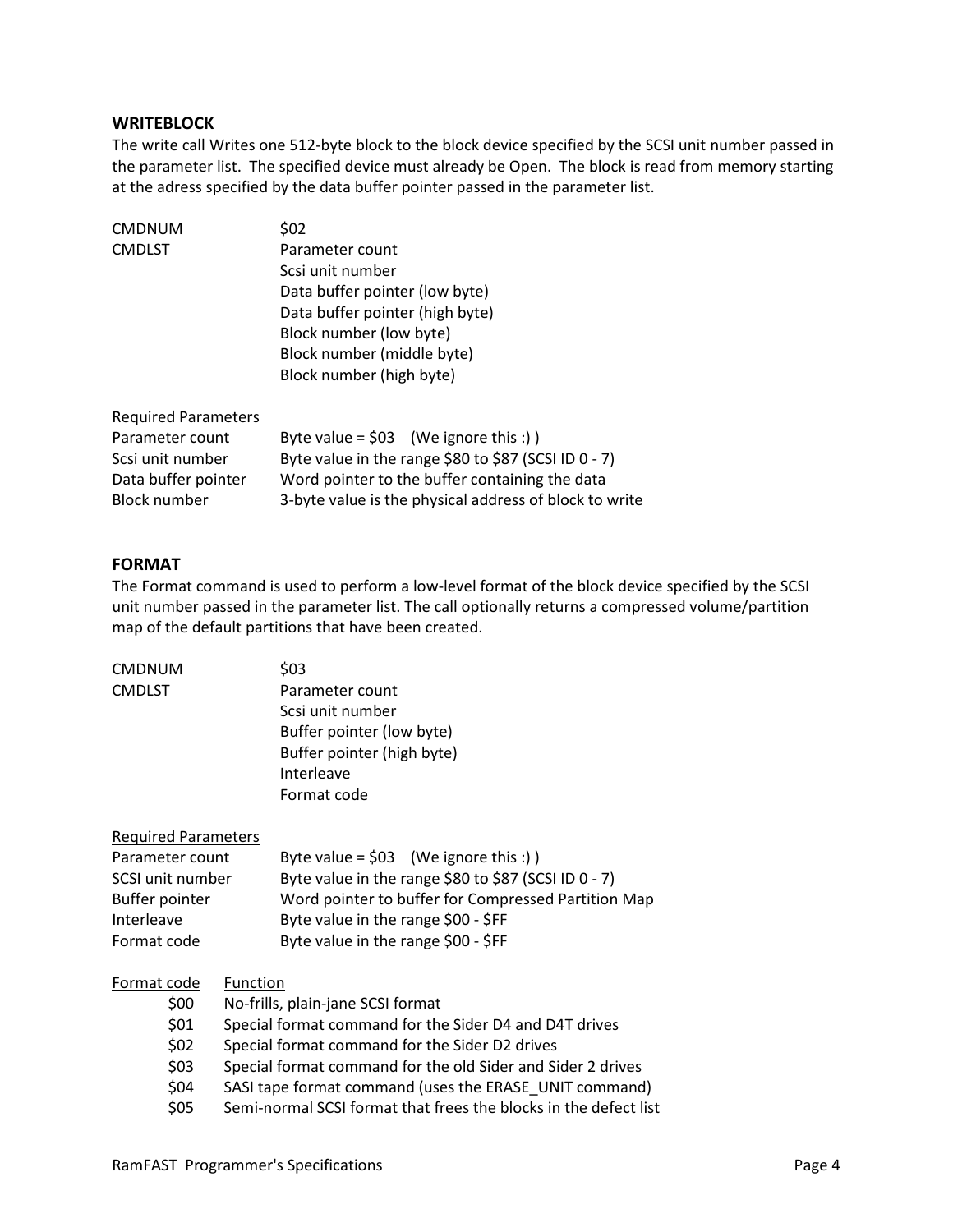#### **CONTROL**

The Control command is used to initiate, manipulate, and/or setup special features of the RamFAST/SCSI. On return from a Control call, the X and Y registers contain a count of the number of bytes transferred from the host. X contains the low byte of the count and Y contains the high byte of the count.

| <b>CMDNUM</b>              |          | \$04                                                                          |                           |                                                                                    |  |
|----------------------------|----------|-------------------------------------------------------------------------------|---------------------------|------------------------------------------------------------------------------------|--|
| <b>CMDLST</b>              |          | Parameter count                                                               |                           |                                                                                    |  |
|                            |          | Scsi unit number                                                              | Source ID (Code = $$07$ ) |                                                                                    |  |
|                            |          | Control list pointer (low byte)                                               |                           |                                                                                    |  |
|                            |          | Control list pointer (high byte)                                              |                           |                                                                                    |  |
|                            |          | Control code                                                                  |                           |                                                                                    |  |
|                            |          | $(Code = $04)$                                                                | $(Code = $07)$            | $(Code = $08)$                                                                     |  |
|                            |          | Page count                                                                    | Source offset             |                                                                                    |  |
|                            |          | Address (low byte)                                                            | Destination offset        | Tape block (low)                                                                   |  |
|                            |          | Address (middle byte)                                                         |                           | Tape block (mid)                                                                   |  |
|                            |          | Address (high byte)                                                           |                           | Tape block (high)                                                                  |  |
| <b>Required Parameters</b> |          |                                                                               |                           |                                                                                    |  |
| Parameter count            |          | Byte value = $$03$ (We ignore this :))                                        |                           |                                                                                    |  |
| Scsi unit number           |          | Byte value in the range \$80 to \$87 (SCSI ID 0 - 7)                          |                           |                                                                                    |  |
| Control list pointer       |          | Word pointer to the buffer containing the control info                        |                           |                                                                                    |  |
| Control code               |          | Byte value in the range \$00 - \$FF                                           |                           |                                                                                    |  |
| Page count                 |          | Byte value (Code = \$04 only) = number of \$100 byte pages of data to return  |                           |                                                                                    |  |
|                            |          | Address3-Byte value (Code = \$04,\$08 only) = 20-bit address in the RamFAST's |                           |                                                                                    |  |
|                            |          | physical address space or current block for tape device after SCSI commands   |                           |                                                                                    |  |
| Source offset              |          | Byte value (Code = $$07$ only) = 0-based offset of the source partition to be |                           |                                                                                    |  |
|                            |          | restored                                                                      |                           |                                                                                    |  |
| <b>Destination offset</b>  |          | restored                                                                      |                           | Byte value (Code = $$07$ only) = 0-based offset of the destination partition to be |  |
| Control code               | Function |                                                                               |                           |                                                                                    |  |
| \$00                       |          | Background copy                                                               |                           |                                                                                    |  |
| \$01                       |          | Update the RamFAST's configuration data                                       |                           |                                                                                    |  |
| \$02                       |          | Validate a user password                                                      |                           |                                                                                    |  |
| \$03                       |          | Set a new user password                                                       |                           |                                                                                    |  |
| \$04                       |          | Modifies a specified portion of the RamFAST's memory space                    |                           |                                                                                    |  |

- \$05 Partition a drive using a compressed partition map
- \$06 Built-in image backup using compressed device list
- \$07 Built-in image restore
- \$08(V3.00i) Set tape position

Code = \$00 NOTE: Either the source or the destination must be Opened.

CTRLST Internal flag byte (Byte value should be \$00)

 SCSI unit number (source) SCSI unit number (destination) Block count (low byte)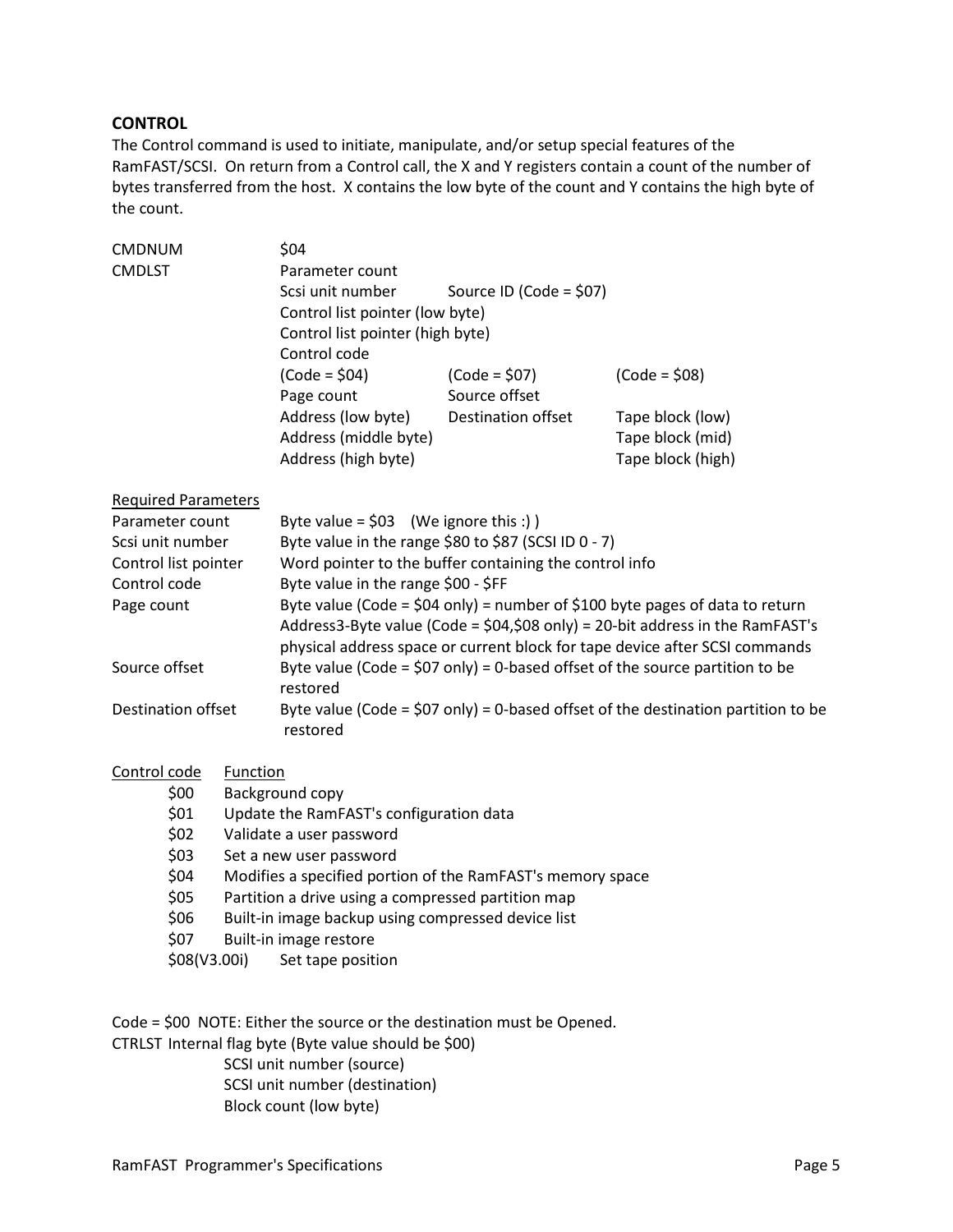Block count (middle byte) Block count (high byte) Source block number (low byte) Source block number (middle byte) Source block number (high byte) (\$000000 = Autoincrement) Destination block number (low byte) Destination block number (middle byte) Destination block number (high byte) (\$000000 = Autoincrement)  $Code = $01$ CTRLST \$100 RamFAST Configuration Block  $Code = $02$ CTRLST Password length (byte value) Password (up to 15 bytes)  $Code = $03$ CTRLST Password length (byte value) Password (up to 15 bytes)  $Code = $04$ CTRLST \$100-\$10000 bytes of data to write to the RamFAST's internal memory  $Code = $05$ CTRLST \$200 Compressed Volume/Partition Map  $Code = $06$ CTRLST \$200 Compressed Volume/Partition Map  $Code = $07$ CTRLST <empty>  $Code = $08$ CTRLST <empty>

#### **INIT**

The Init command is used to clear the RamFAST's cache memory and rebuild it's internal drive table. It will also deallocate any buffers associated with the Read/Write or Open commands. This call should not be made with any devices still OPEN (they will be closed but NOT flushed in the process!)

| <b>CMDNUM</b> | \$05                |
|---------------|---------------------|
| <b>CMDLST</b> | Parameter count     |
|               | Unit number         |
|               | Address (low byte)  |
|               | Address (high byte) |
|               | Cache-only flag     |
|               |                     |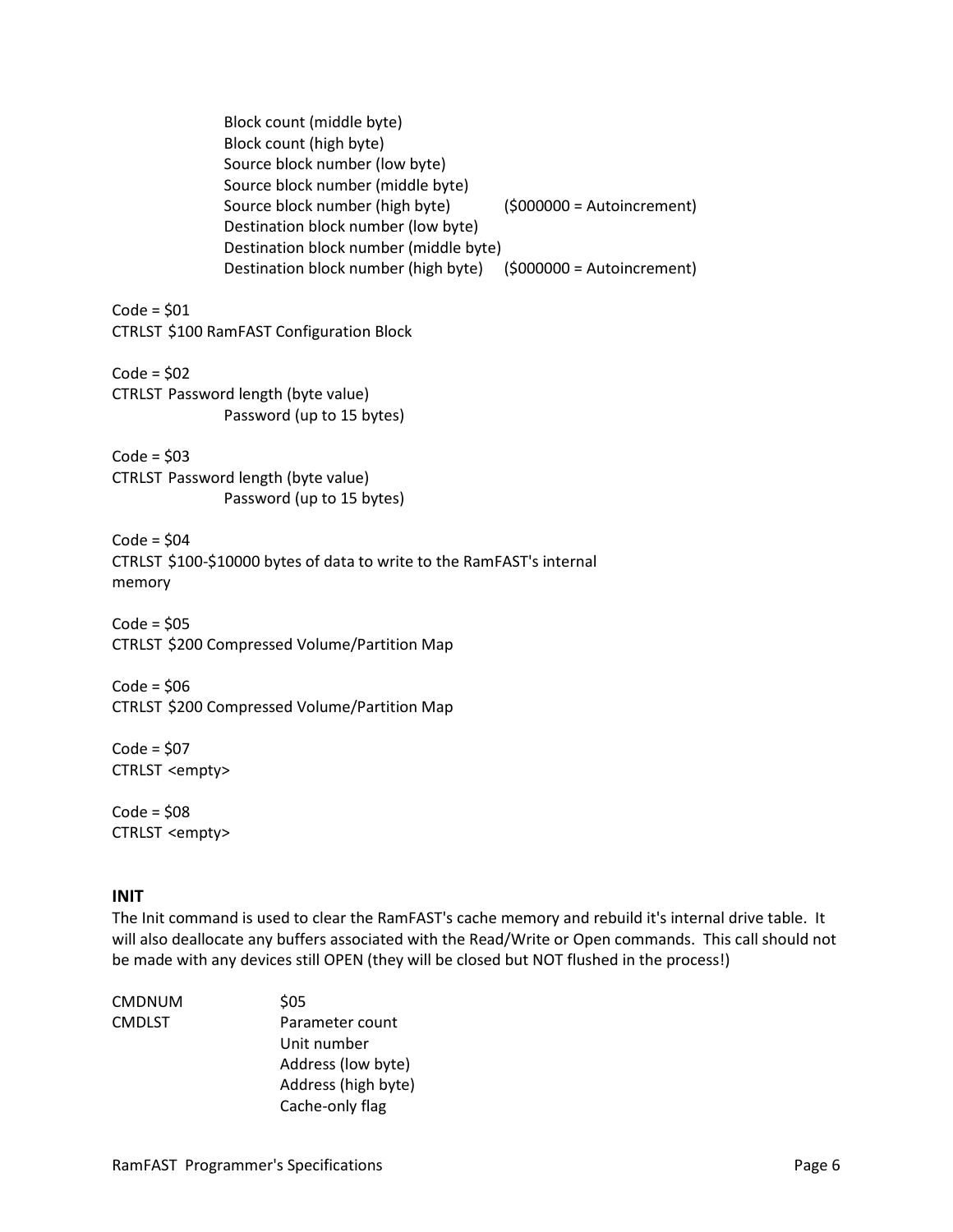Required Parameters Parameter count Byte value =  $$03$  (We ignore this :) ) Unit number  $\qquad \qquad$  Byte value = \$80 Address Word value (reserved) CacheOnly flag (V3.00i) Byte value: \$00 = As described, \$FF = Only clear cache

#### **OPEN/REWIND**

The Open command is used before beginning R/W operations involving a tape drive. It allocates a R/W buffer in memory and issues a REWIND command to the specified unit. Only one device can be open at a time since it is mainly meant to be used for tape drives. If you need to read or write to a device that is not open you should use READ and/or WRITE (using SCSI read/write commands) instead of the READBLOCK/WRITEBLOCK commands.

If the device is already open then the command is interpreted as a REWIND command. After flushing the R/W buffer, if necessary, the tape is rewound to the beginning. Note that you can not switch modes on the fly with a second Open command. If the specified mode does not match the current mode then an offline error will be returned.

If a sense data pointer is specified then control will be held until the rewind is complete at which time the sense data obtained prior to the rewind command will be transferred into the buffer at the specified address and the X and Y registers will contain a count of the number of bytes transferred to the host. X contains the low byte of the count and Y contains the high byte of the count.

| <b>CMDNUM</b>              | \$06                                                                                                                                                            |
|----------------------------|-----------------------------------------------------------------------------------------------------------------------------------------------------------------|
| <b>CMDLST</b>              | Parameter count                                                                                                                                                 |
|                            | Scsi unit number                                                                                                                                                |
|                            | Sense data pointer (low byte)                                                                                                                                   |
|                            | Sense data pointer (high byte)                                                                                                                                  |
|                            | Access mode                                                                                                                                                     |
|                            | <b>Buffer size</b>                                                                                                                                              |
|                            | Rewind inhibit                                                                                                                                                  |
| <b>Required Parameters</b> |                                                                                                                                                                 |
| Parameter count            | Byte value = $$03$ (We ignore this :))                                                                                                                          |
| Scsi unit number           | Byte value in the range \$80 to \$87 (SCSI ID 0 - 7)                                                                                                            |
| Sense data pointer         | Word pointer to buffer to receive the sense data If this pointer is \$0000 control<br>is returned immediately and the rewind is done after all other background |
|                            | operations have been processed. The sense data can then be retrieved using                                                                                      |
|                            | the Status call with Status code = $$03.$                                                                                                                       |
| Access mode                | Byte value: $$7F = Read, $FF = Write$                                                                                                                           |
| <b>Buffer size</b>         | Byte value: $$01 = 8k, $02 = 16k, $04 = 32k$$                                                                                                                   |
|                            | Rewind inhibit (V3.00i) Byte value: \$00 = Auto-rewinds, \$FF = NO Auto-rewinds                                                                                 |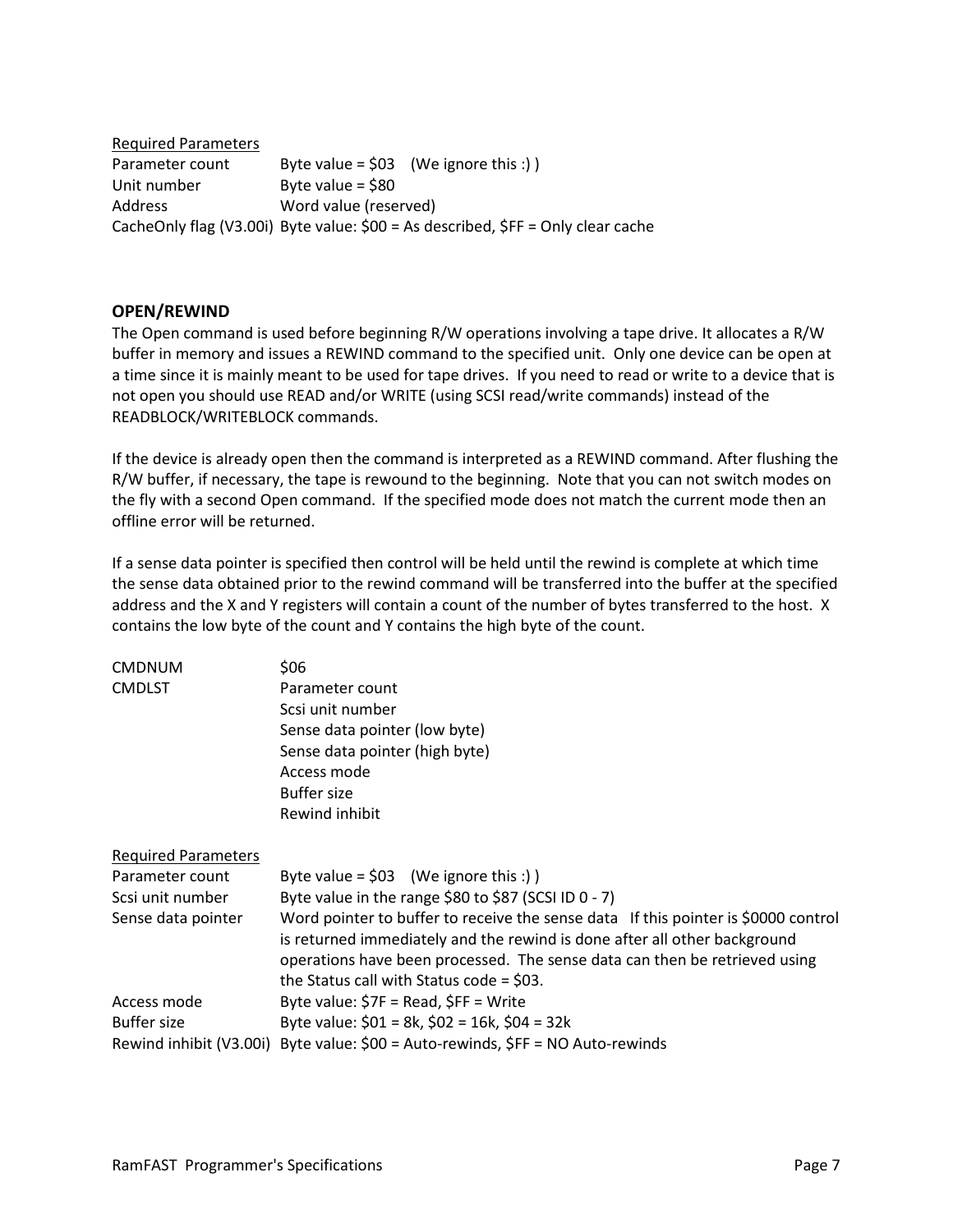#### **CLOSE**

The Close command is used at the end of tape operations to flush any data still being held in the R/W buffer, deallocate the R/W buffer, and REWIND the device. It also (optionally) returns the SCSI sense data obtained prior to issuing the REWIND command.

If a sense data pointer is specified then control will be held until the rewind is complete at which time the sense data obtained prior to the rewind command will be transferred into the buffer at the specified address and the X and Y registers will contain a count of the number of bytes transferred to the host. X contains the low byte of the count and Y contains the high byte of the count.

| <b>CMDNUM</b> | \$07                           |
|---------------|--------------------------------|
| <b>CMDLST</b> | Parameter count                |
|               | Scsi unit number               |
|               | Sense data pointer (low byte)  |
|               | Sense data pointer (high byte) |
|               |                                |

#### Required Parameters

| Parameter count    | Byte value = $$02$ (We ignore this :))                                                                                                                                                                                                                                                     |
|--------------------|--------------------------------------------------------------------------------------------------------------------------------------------------------------------------------------------------------------------------------------------------------------------------------------------|
| SCSIi unit number  | Byte value in the range \$80 to \$87 (SCSI ID 0 - 7)                                                                                                                                                                                                                                       |
| Sense data pointer | Word pointer to buffer to receive the sense data If this pointer is \$0000 control<br>is returned immediately and the rewind is done after all other background<br>operations have been processed. The sense data can then be retrieved using<br>the Status call with Status code = $$03.$ |

#### **READ**

The Read command is used to execute any SCSI command that returns data to the initiator.

On return from a Read call, the X and Y registers contain a count of the number of bytes transferred to the host. X contains the low byte of the count and Y contains the high byte of the count. If an error occured then this count is the number of bytes of sense data returned.

NOTE: You should avoid issuing commands that move the read/write head on an open device. If you feel you must then you should issue another Open command to REWIND the device to a known position. Failure to do so may cause erratic results and/or loss of data.

| <b>CMDNUM</b> | \$08                             |
|---------------|----------------------------------|
| <b>CMDLST</b> | Parameter count                  |
|               | SCSI unit number                 |
|               | SCSI command pointer (low byte)  |
|               | SCSI command pointer (high byte) |
|               | <b>Buffer disposition flag</b>   |
|               | Allocation length (low byte)     |
|               | Allocation length (high byte)    |
|               | SCSI data pointer (low byte)     |
|               | SCSI data pointer (high byte)    |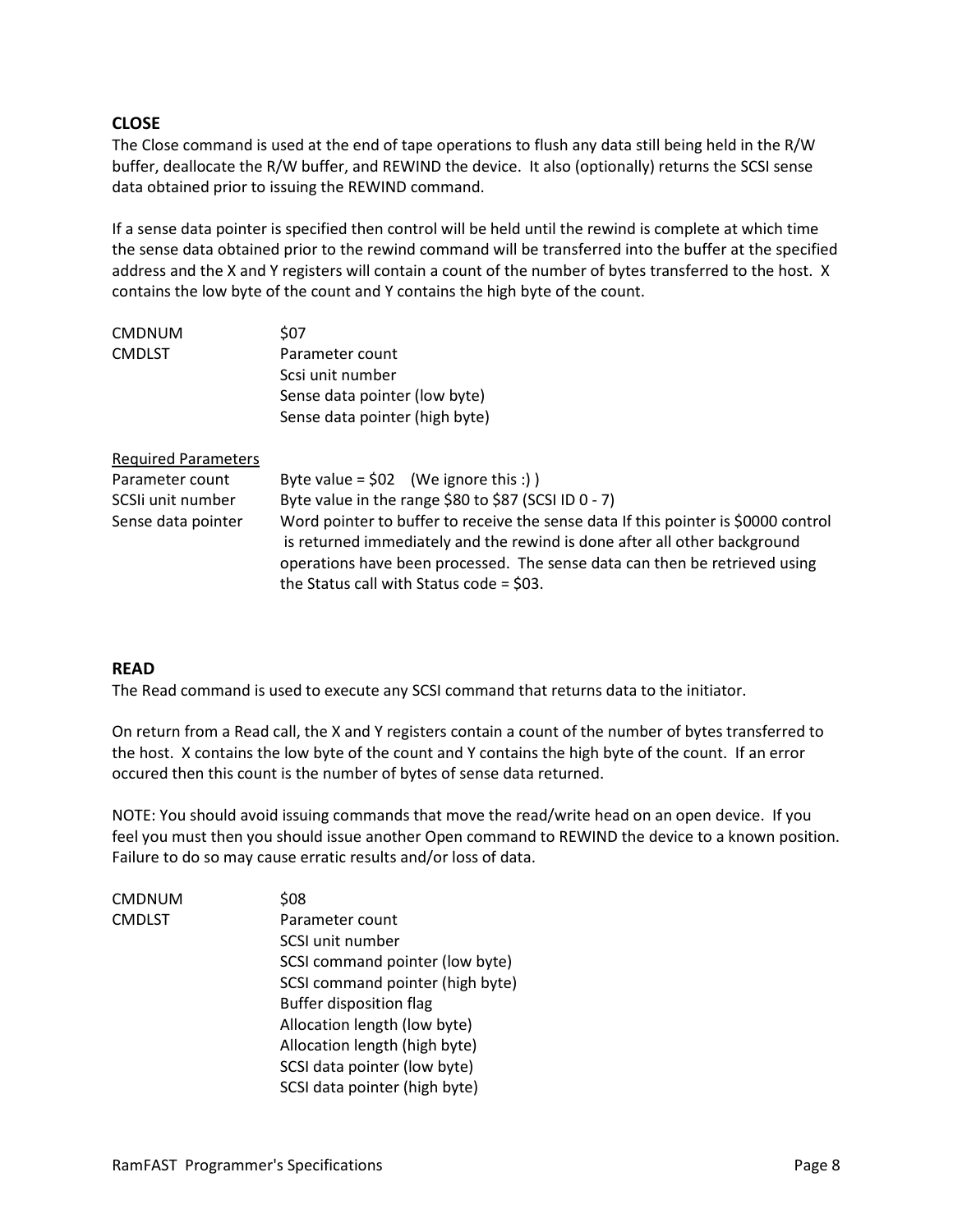| Byte value = $$04$ (We ignore this :))                                                      |
|---------------------------------------------------------------------------------------------|
| Byte value in the range \$80 to \$87 (SCSI ID 0 - 7)                                        |
| SCSI command pointer Word pointer to a 12 byte SCSI command buffer. This should be followed |
| immediately by a \$30 byte buffer to receive the sense data in case of an error.            |
| Byte flag: \$00 = Keep, \$FF = Ditch, buffer after command                                  |
| Word value limiting amount of data that will be returned                                    |
| 2-byte pointer to the buffer to receive any data                                            |
|                                                                                             |

#### **WRITE**

The Write command is used to execute any SCSI command that sends data to the target device (or has no data at all).

On return from a Write call, the X and Y registers contain a count of the number of bytes transferred to the host. X contains the low byte of the count and Y contains the high byte of the count. If an error occurred then this count is the number of bytes of sense data returned.

NOTE: You should avoid issuing commands that move the read/write head on an open device. If you feel you must then you should issue another Open command to REWIND the device to a known position. Failure to do so may cause erratic results and/or loss of data.

| <b>CMDNUM</b>              | \$09                                                                                                                                                       |  |  |  |  |  |
|----------------------------|------------------------------------------------------------------------------------------------------------------------------------------------------------|--|--|--|--|--|
| <b>CMDLST</b>              | Parameter count                                                                                                                                            |  |  |  |  |  |
|                            | SCSI unit number                                                                                                                                           |  |  |  |  |  |
|                            | SCSI command pointer (low byte)                                                                                                                            |  |  |  |  |  |
|                            | SCSI command pointer (high byte)                                                                                                                           |  |  |  |  |  |
|                            | Buffer disposition flag                                                                                                                                    |  |  |  |  |  |
|                            | Byte count (low byte)                                                                                                                                      |  |  |  |  |  |
|                            | Byte count (high byte)                                                                                                                                     |  |  |  |  |  |
|                            | SCSI data pointer (low byte)                                                                                                                               |  |  |  |  |  |
|                            | SCSI data pointer (high byte)                                                                                                                              |  |  |  |  |  |
| <b>Required Parameters</b> |                                                                                                                                                            |  |  |  |  |  |
| Parameter count            | Byte value = $$04$ (We ignore this :))                                                                                                                     |  |  |  |  |  |
| SCSI unit number           | Byte value in the range \$80 to \$87 (SCSI ID $0 - 7$ )                                                                                                    |  |  |  |  |  |
| SCSI command pointer       | Word pointer to a 12 byte SCSI command buffer. This should be followed<br>immediately by a \$30 byte buffer to receive the sense data in case of an error. |  |  |  |  |  |
| Buffer disposition flag    | Byte flag != \$00 to deallocate buffer after command                                                                                                       |  |  |  |  |  |
| Byte count                 | Word value giving number of bytes to transfer                                                                                                              |  |  |  |  |  |
| SCSI data pointer          | 2-byte pointer to the buffer containing data to send                                                                                                       |  |  |  |  |  |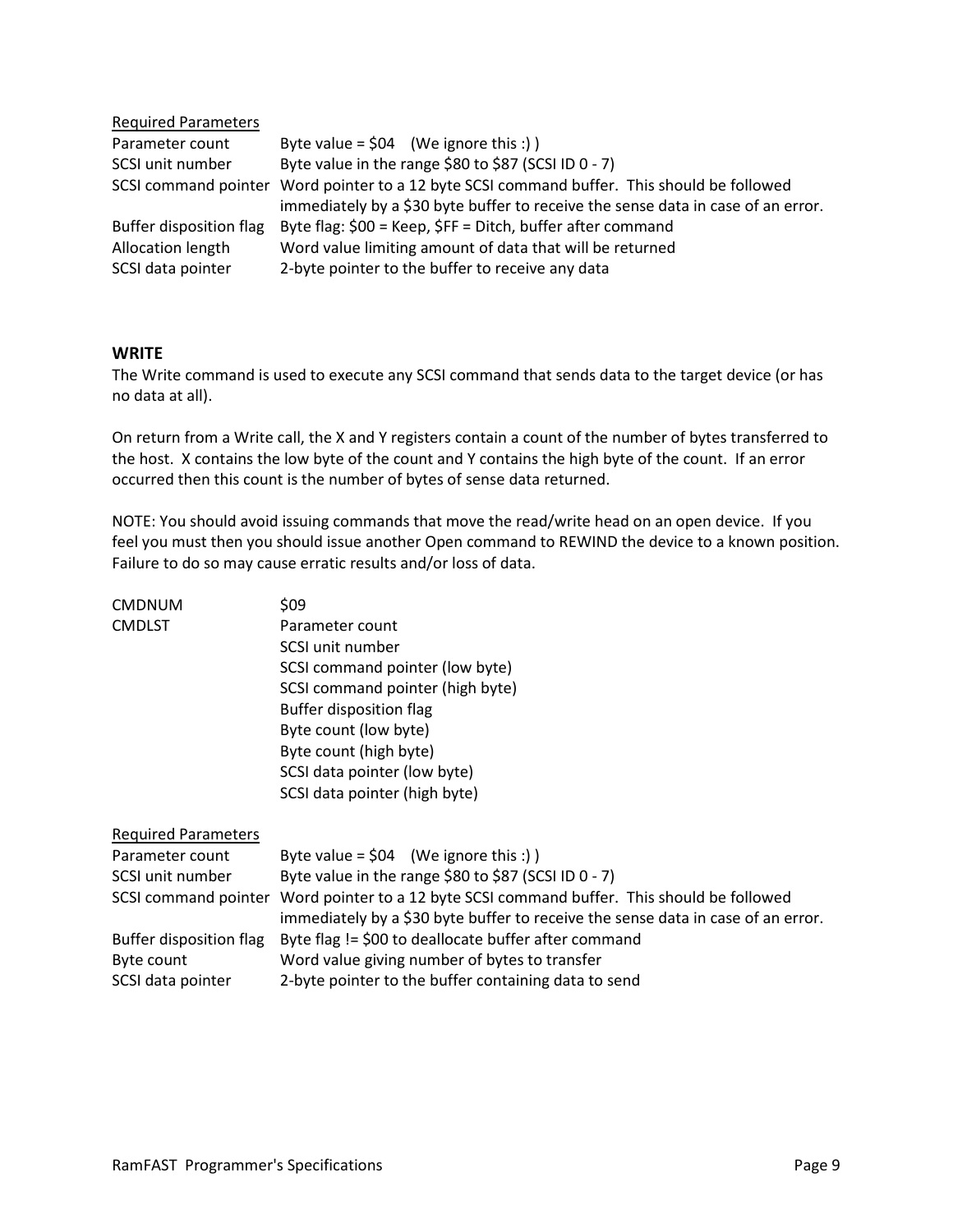## **Appendix A: Format of the Device Summary Block**

```
| Version | Current SCSI ID's | DevCnt | (reserved)
| (reserved)
| Smartport / GS/OS Unit Translation Table (12 bytes) | (reserved)
| ProDOS Translation Table (12 bytes, 1 per entry)
                                       | (reserved)
                                                          \blacksquare. RamFAST/SCSI Device Table ($C0 bytes long, 16/entry)
Version Version of the ROM installed in the board 
Current SCSI IDs Bytes containing (in order) ALL, HDS, TAPES, REMOVABLES 
DevCount Count of valid entries in the RamFAST/SCSI Device Table 
Smartport /GS-OS Translations Smartport / GS/OS Units for entries in the Device Table 
ProDOS Translations ProDOS Slot/Drives (ssssdddd) for entries in the 
Device_Table RamFAST/SCSI Device Table
                   12 entries consisting of 16 bytes each (see offsets below) 
Device Table offsets:
DRV_STATUS $00 Entry status byte (see equates below)
DRV_PAGE_SIZE $01 Number of pages/physical block
DRV TYPE $02 GS/OS drive type (see equates below)
DRV CLASS ZERO $03 Number of bytes for a Class 0 SCSI command
DRV UNIT $04 SCSI id ($80,$40,...,$01) ($00 for RomDISK)
DRV_OFFSET $05 Partition offset on device ($00..$0B)
DRV_SIZE $06 Address of last valid block on drive (3bytes)
DRV_BASE_BLK $09 Base block number of partition on drive (3bytes)
DRV_PENDING \begin{array}{c} 50C \quad \text{Number of blocks waiting to be written to drive (2bytes)} \end{array}DRV_LOOKAHEAD $0E Current lookahead ($00-$07:Number of 4k segments)
DRV_RESERVED $0F ($08-$0F:AutoLookahead is active)
DRVSTS_ONLINE $80 (0/1) (NO/YES)
DRVSTS_LINKED $40 (NO/YES)
DRVSTS WRPROT $20 (NO/YES)
DRVSTS_BACKGROUND $10 (NO/BACKGROUND OPERATIONS PENDING)
DRVSTS_DISKSW $08 (NO/YES)
DRVSTS_SASI $04 (SCSI/SASI)
DRVSTS_BLOCK_SIZE $02 (INVALID/VALID)
DRVSTS REMOVABLE $01 (NO/YES)
DRV_TYPE_NODRIVE $00
DRV_TYPE_HARD_DRIVE $05
DRV_TYPE_TAPE_DRIVE $06 (SCSI Tape Drive)
DRV_TYPE_CD_ROM $07
DRV_TYPE_ROMDISK $0F
DRV TYPE GENERIC TAPE $15 (SASI Tape Drive)
```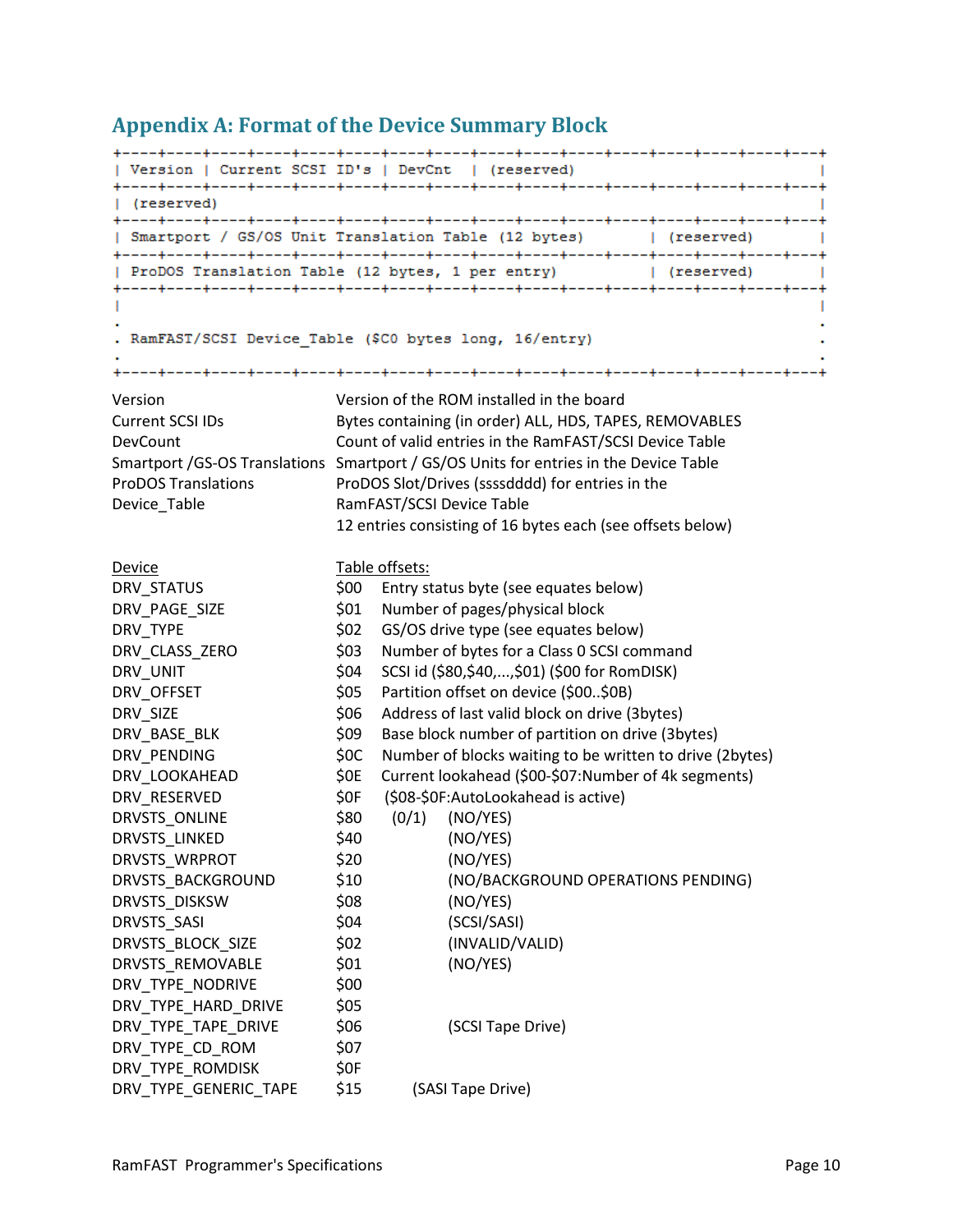|      | Ascii "CVT3"                                                                                        | Version   Flq   Cmp   Known ID's                                                         |  |  |  |        |  |  | Current ID's |  |
|------|-----------------------------------------------------------------------------------------------------|------------------------------------------------------------------------------------------|--|--|--|--------|--|--|--------------|--|
|      |                                                                                                     | Cs   S16   Encrypted password                                                            |  |  |  | IMem I |  |  |              |  |
|      |                                                                                                     |                                                                                          |  |  |  |        |  |  |              |  |
|      |                                                                                                     | Options (DMA, TWGS, AUTOSAVE, MOUSE, PASSWORD, ROMDISK, HDBACKUP, SHORTWAIT)             |  |  |  |        |  |  |              |  |
|      |                                                                                                     |                                                                                          |  |  |  |        |  |  |              |  |
|      |                                                                                                     |                                                                                          |  |  |  |        |  |  |              |  |
|      |                                                                                                     | ProDOS Slot/Drive translation table                                                      |  |  |  |        |  |  |              |  |
|      |                                                                                                     |                                                                                          |  |  |  |        |  |  |              |  |
|      |                                                                                                     | Smartport unit translation table                                                         |  |  |  |        |  |  |              |  |
|      |                                                                                                     | Device control bytes for SCSI IDO                                                        |  |  |  |        |  |  |              |  |
|      |                                                                                                     | Device control bytes for SCSI ID1                                                        |  |  |  |        |  |  |              |  |
|      |                                                                                                     | Device control bytes for SCSI ID2                                                        |  |  |  |        |  |  |              |  |
|      |                                                                                                     | Device control bytes for SCSI ID3                                                        |  |  |  |        |  |  |              |  |
|      |                                                                                                     | Device control bytes for SCSI ID4                                                        |  |  |  |        |  |  |              |  |
|      |                                                                                                     | Device control bytes for SCSI ID5                                                        |  |  |  |        |  |  |              |  |
|      |                                                                                                     | Device control bytes for SCSI ID6                                                        |  |  |  |        |  |  |              |  |
|      |                                                                                                     |                                                                                          |  |  |  |        |  |  |              |  |
|      |                                                                                                     | Device control bytes for SCSI ID7                                                        |  |  |  |        |  |  |              |  |
|      | Offset Label                                                                                        | Description                                                                              |  |  |  |        |  |  |              |  |
| \$00 | <b>IDENT</b>                                                                                        | Ascii ID String "CVTr" where "r" is:                                                     |  |  |  |        |  |  |              |  |
|      |                                                                                                     | "1" for Version 1.xx<br>"2" for Version 2.xx                                             |  |  |  |        |  |  |              |  |
|      |                                                                                                     | "3" for Version 3.xx                                                                     |  |  |  |        |  |  |              |  |
| \$04 | <b>VERSION</b>                                                                                      | RamFAST ROM Version Number in the Format \$VRRP where:                                   |  |  |  |        |  |  |              |  |
|      |                                                                                                     | V is the Major Version Number (1,2,3)<br>RR is the Minor Revision (.00,.01,)             |  |  |  |        |  |  |              |  |
|      |                                                                                                     | P is the Patch Level (a,b,c,)                                                            |  |  |  |        |  |  |              |  |
|      |                                                                                                     | So, V5.12c would be represented as \$5122                                                |  |  |  |        |  |  |              |  |
| \$06 | <b>FLAGS</b>                                                                                        | Bit mask of flags used by the RamFAST/SCSI Utilities                                     |  |  |  |        |  |  |              |  |
|      |                                                                                                     | Bit 0 set - No configuration data found<br>Bit 1 set - Outdated configuration data found |  |  |  |        |  |  |              |  |
|      | Bit 2 set - Card has been moved to another slot<br>Bit 3 set - A new SCSI device has been connected |                                                                                          |  |  |  |        |  |  |              |  |
|      |                                                                                                     |                                                                                          |  |  |  |        |  |  |              |  |
|      |                                                                                                     | Bit 7 is set before a Set Configuration Block control call to signal the RamFAST to      |  |  |  |        |  |  |              |  |
|      |                                                                                                     | save the changes to the disk, thus making the changes permanent                          |  |  |  |        |  |  |              |  |
| \$07 | Byte value that differentiates the type of computer that the RamFAST is<br><b>COMPUTER</b>          |                                                                                          |  |  |  |        |  |  |              |  |

# **Appendix B: Format of the RamFAST Configuration Block**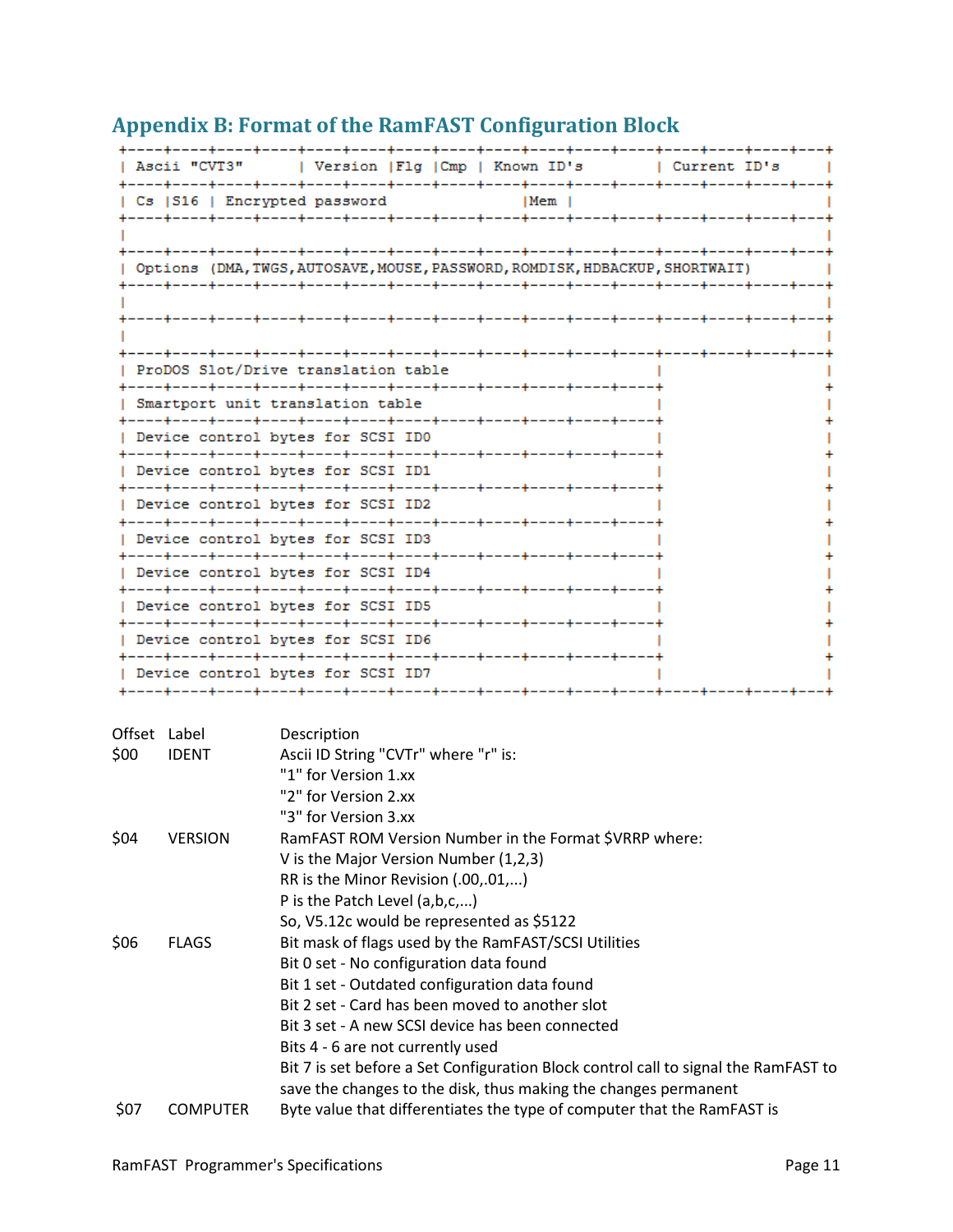|      |                    | installed in:                                                                                                                                                  |
|------|--------------------|----------------------------------------------------------------------------------------------------------------------------------------------------------------|
|      |                    | 00 - Apple IIe                                                                                                                                                 |
|      |                    | 01 - Apple IIgs ROM01                                                                                                                                          |
|      |                    | 03 - Apple IIgs ROM03                                                                                                                                          |
| \$08 | <b>KNOWN-IDS</b>   | Byte masks containing a summary of all devices that are known to be (or to have<br>been) connected to the RamFAST where Bit 0 set indicates that a device with |
|      |                    | SCSI ID0 is known. Bit 1 set indicates that a device with SCSI ID1 is known. And                                                                               |
|      |                    | so forth.                                                                                                                                                      |
|      |                    | Byte 0 - Composite mask of all known devices                                                                                                                   |
|      |                    | Byte 1 - Mask of all known Hard Drive type devices                                                                                                             |
|      |                    | Byte 2 - Mask of all known Tape Drive type devices                                                                                                             |
|      |                    | Byte 3 - Not currently used                                                                                                                                    |
| \$09 | <b>CURR-IDS</b>    | Byte masks containing a summary of the current devices that are connected to                                                                                   |
|      |                    | the RamFAST (this field uses the same conventions and offsets as KNOWN-IDS).                                                                                   |
| \$10 | <b>CSLOT</b>       | The slot in the computer that the RamFAST is installed in logically or'd with \$CO                                                                             |
|      |                    | giving a value from \$C1 to \$C7                                                                                                                               |
| \$11 | SLOT <sub>16</sub> | The slot in the computer that the RamFAST is installed in logically shifted 4                                                                                  |
|      |                    | times giving a value from \$10 to \$70                                                                                                                         |
| \$12 | PASSWORD           | The encrypted user password (if one has been specified)                                                                                                        |
| \$19 | <b>MEM</b>         | Flag indicating the amount of cache memory installed in the RamFAST. \$00 -                                                                                    |
|      |                    | 256k \$FF - 1meg                                                                                                                                               |
| \$30 | <b>OPTIONS</b>     | These are flag bytes indicating the current state of the options settings for the                                                                              |
|      |                    | RamFAST.                                                                                                                                                       |
|      |                    | $$00 - No$                                                                                                                                                     |
|      |                    | \$FF - Yes                                                                                                                                                     |
|      |                    | DMA - Controls whether or not to DMA to expansion memory (or at all in a IIe).                                                                                 |
|      |                    | If the TWGS setting is "No" then this setting is ignored in a Ilgs. TWGS -                                                                                     |
|      |                    | Set to indicate whether there is an AE TWGS installed in the system. An                                                                                        |
|      |                    | incorrect setting of this option can cause erratic system behavior.                                                                                            |
|      |                    | AUTOSAVE - Set to indicate that the Configuration Data Block should                                                                                            |
|      |                    | automatically be saved when exiting the RamFAST Utilities.                                                                                                     |
|      |                    | MOUSE - Set to indicate that a mouse is available for use by the RamFAST                                                                                       |
|      |                    | Utilities.                                                                                                                                                     |
|      |                    | PASSWORD - Set to indicate that the RamFAST Utilities should ask for the User                                                                                  |
|      |                    | Password before allowing entry into the program.                                                                                                               |
|      |                    | ROMDISK - Set to indicate whether or not CVTech.ROM should be mapped into                                                                                      |
|      |                    | the RamFAST's device table.                                                                                                                                    |
|      |                    | HDBACKUP - Set to indicate that devices other than Tape Drives should be                                                                                       |
|      |                    | allowed to be selected as the destination/source when using the                                                                                                |
|      |                    | RamFAST Utilities built-in Backup and Restore commands.                                                                                                        |
|      |                    | SHORTWAIT - Set to indicate that the RamFAST should not wait for offline                                                                                       |
|      |                    | devices to come up to speed at power up. If this byte is set the                                                                                               |
|      |                    | RamFAST will stop searching for SCSI devices as soon as it finds a valid                                                                                       |
|      |                    | Configuration Data Block.                                                                                                                                      |
| \$60 | <b>PRODOS</b>      | This is a 12 byte table containing ProDOS Slot/Drive values for the 12 entries in                                                                              |
|      |                    | the RamFAST device table. The values have the format \$SD where S is                                                                                           |
|      |                    | the Slot and D is the Drive. So \$71 would be Slot7, Drive1.                                                                                                   |
| \$70 | <b>SMARTPORT</b>   | This is a 12 byte table containing the Smartport/GS/OS unit numbers that                                                                                       |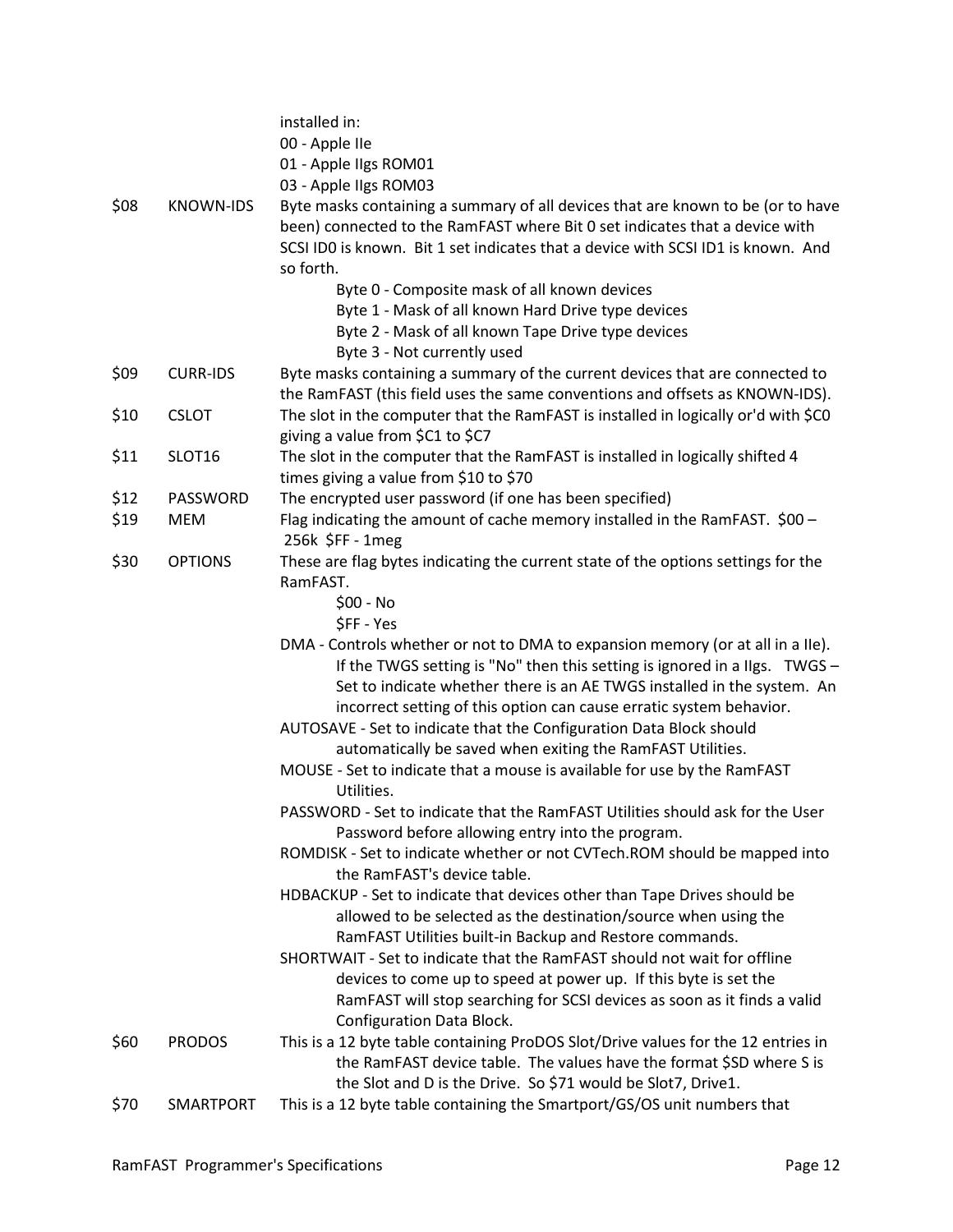|      |                   | correspond to the 12 entries in the RamFAST device table. The values<br>are \$01 thru \$0C.                                                                       |
|------|-------------------|-------------------------------------------------------------------------------------------------------------------------------------------------------------------|
| \$80 | <b>CTRL-BYTES</b> | This is a 128 byte table with 8 entries (1 per SCSI ID). Each entry is 16 bytes long<br>(the last 4 bytes are not used). The first 12 bytes in each entry are the |
|      |                   | default control bytes for the partitions stored on the Hard Drive at that                                                                                         |
|      |                   | SCSI ID:                                                                                                                                                          |
|      |                   | Bits 0-2 - Number of 4k segments for lookahead                                                                                                                    |
|      |                   | Bit 3 set - Set to indicate Auto Lookahead                                                                                                                        |
|      |                   | Bit 5 set - Set to indicate Write Protected                                                                                                                       |
|      |                   | Bit 7 set - Set to indicate Active                                                                                                                                |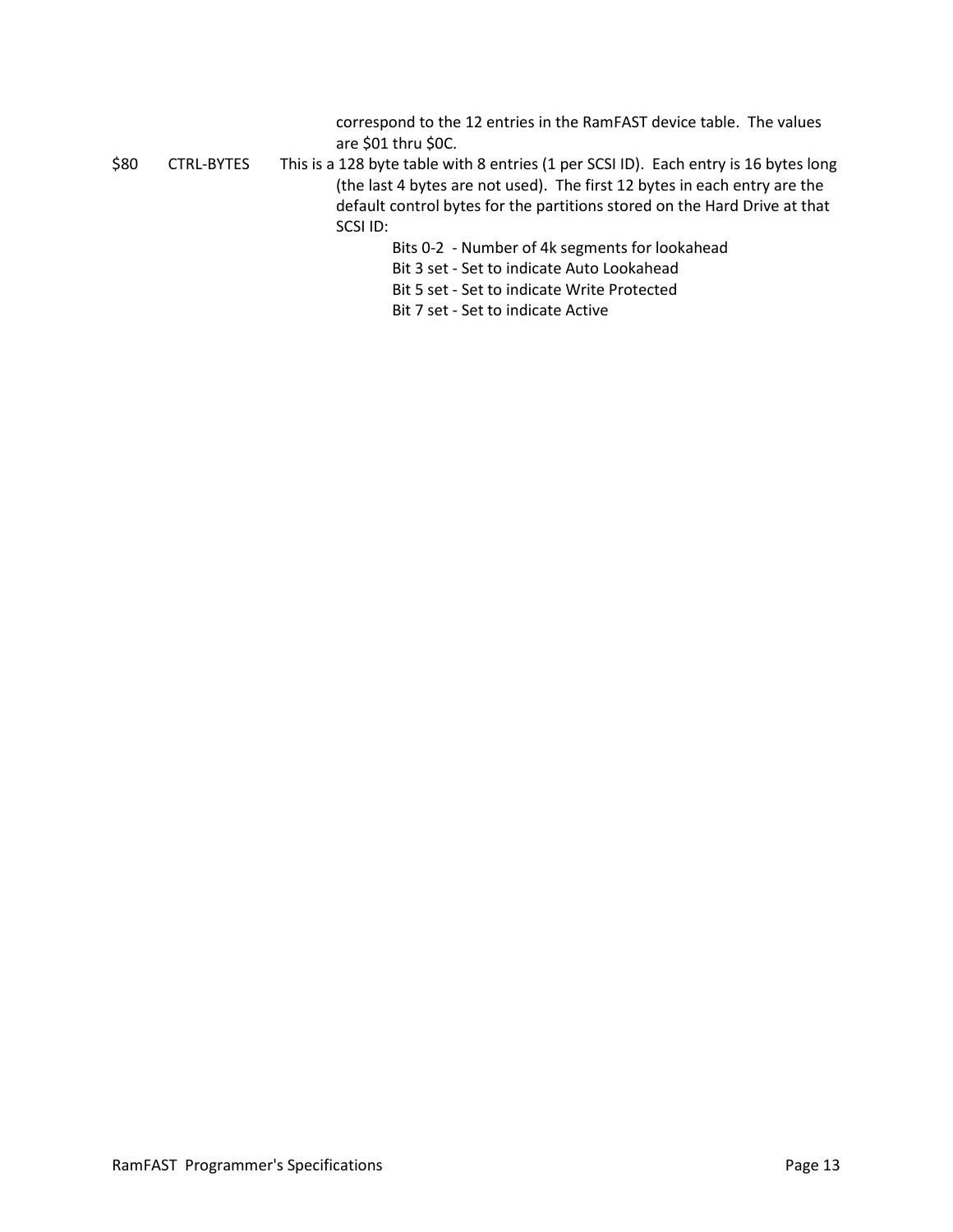**Appendices C & D purposefully omitted from this document**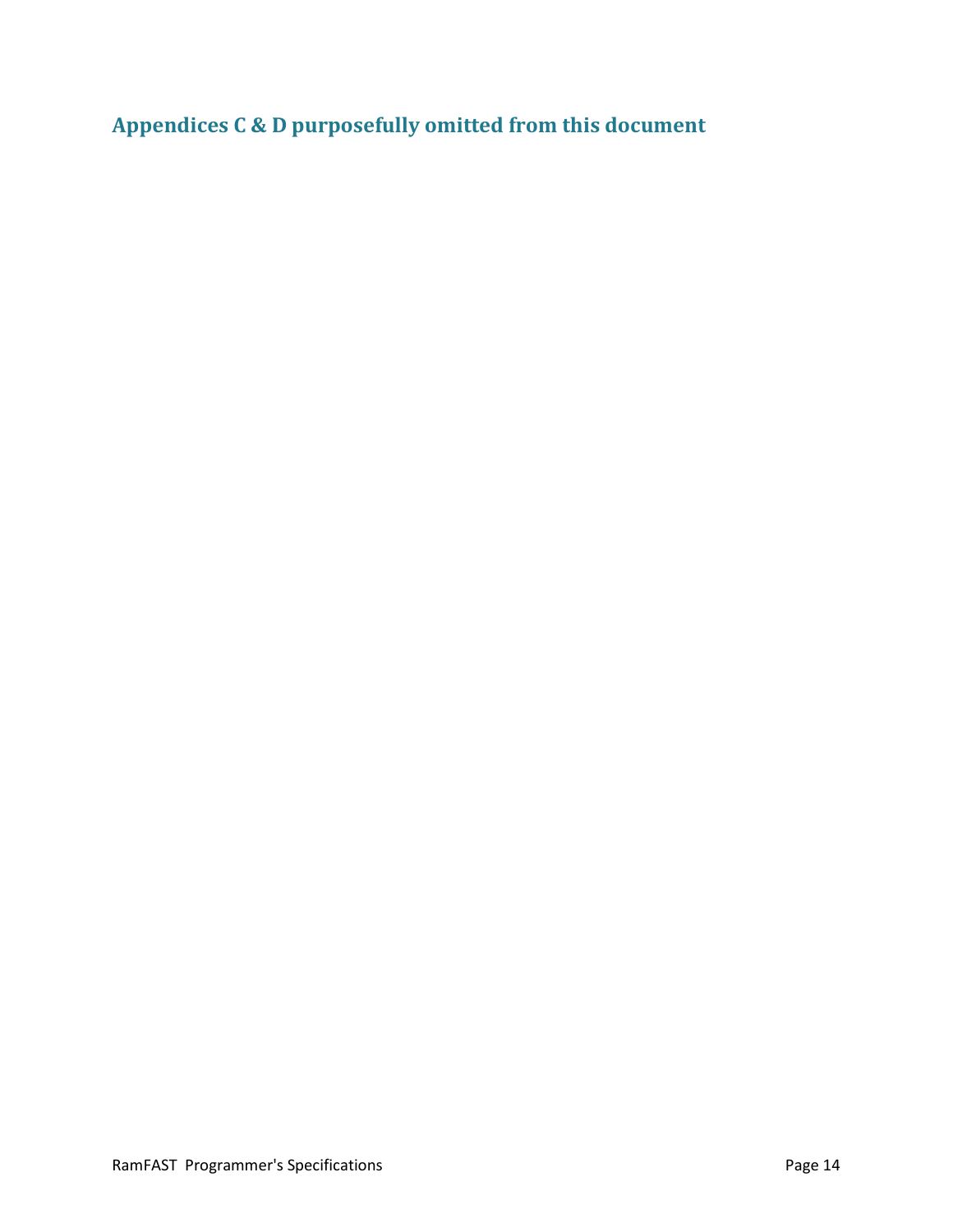# **Appendix E: Example Code Fragments**

These code fragments assume the RamFAST is installed in Slot7 and that the CD-ROM's SCSI ID is 2.

1) Play music on a NEC CD-ROM player (Note: this example doesn't actually play music on an NEC CD-ROM, but it does properly show how to make RamFAST SmartPort calls).

| RamFAST              | equ             | \$C70D                           |                                                      |
|----------------------|-----------------|----------------------------------|------------------------------------------------------|
| ScsiUnit             | equ             | \$82                             |                                                      |
|                      | org             | \$2000                           |                                                      |
| ReadTOC              | jsr             | RamFAST                          | * Get MIN and MAX TrackNO                            |
| db                   | \$08            |                                  |                                                      |
| dw                   | <b>TOCParms</b> |                                  |                                                      |
| SkipFWD              | Ida             | #\$03                            |                                                      |
|                      | sta             | SkipCommand+5                    |                                                      |
|                      | jsr             | RamFAST                          | * Start playing on Track 3                           |
|                      | db              | \$08                             |                                                      |
|                      | dw              | <b>SkipParms</b>                 |                                                      |
| PlayCD               | Ida             | TOCData+1                        |                                                      |
|                      | sta             | PlayCommand+5                    | * Play to the end of the CD                          |
|                      | jsr             | RamFAST                          |                                                      |
|                      | db              | \$08                             |                                                      |
|                      | dw              | PlayParms                        |                                                      |
|                      | rts             |                                  |                                                      |
| <b>TOCParms</b>      | db              | \$04                             |                                                      |
|                      | db              | ScsiUnit                         |                                                      |
|                      | dw              | TOCCommand                       |                                                      |
|                      | dw              | 4                                |                                                      |
|                      | dw              | <b>TOCData</b>                   |                                                      |
| <b>TOCCommand db</b> |                 | \$DE,0,0,0,0,0,0,0,0,0,0,0       |                                                      |
|                      | blkb            | \$30,0                           |                                                      |
| <b>TOCData</b>       | blkb            | 4,0                              | * Byte0 is MIN Track NO; Byte 1 in MAX (both in BCD) |
| <b>SkipParms</b>     | db              | \$04                             |                                                      |
|                      | db              | ScsiUnit                         |                                                      |
|                      | dw              | SkipCommand                      |                                                      |
|                      | dw              | 0                                |                                                      |
|                      | dw              | 0                                |                                                      |
| SkipCommand db       |                 | \$D8,\$00,0,0,0,0,0,0,0,\$80,0,0 |                                                      |
|                      | blkb            | \$30,0                           |                                                      |
| PlayParms            | db              | \$04                             |                                                      |
|                      | db              | ScsiUnit                         |                                                      |
|                      | dw              | PlayCommand                      |                                                      |
|                      | dw              | 0                                |                                                      |
|                      | dw              | 0                                |                                                      |
| PlayCommand          | db              | \$D9,\$03,0,0,0,0,0,0,0,\$80,0,0 |                                                      |
|                      | blkb            | \$30,0                           |                                                      |